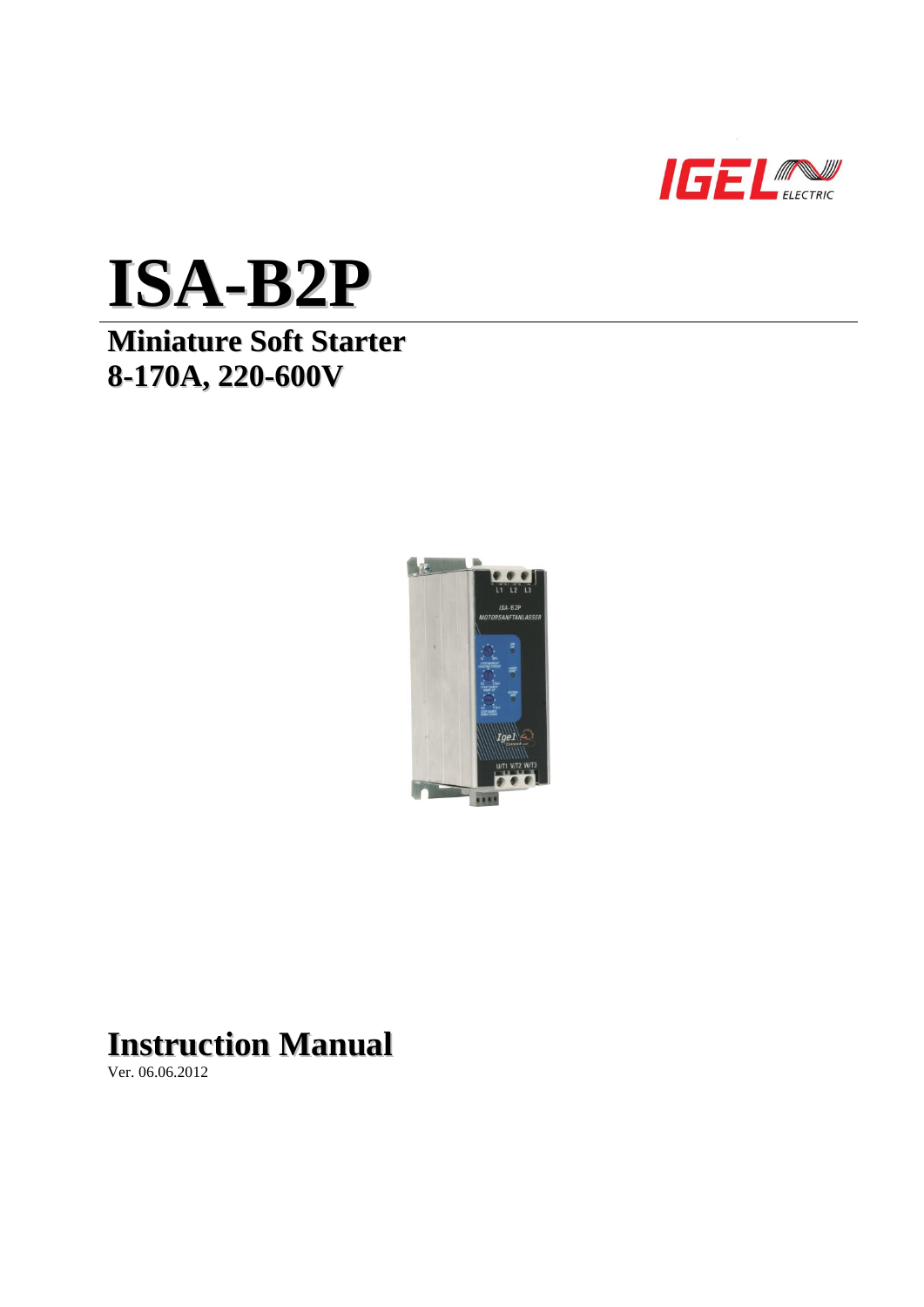# **Table of Contents**

| Page          | <b>Subject</b>                        |
|---------------|---------------------------------------|
| $\mathcal{R}$ | <b>Starter Selection</b>              |
|               | <b>Installation Notes</b>             |
| -5            | Wiring                                |
|               | Starter Settings & Start-up Procedure |
|               | Dimensions                            |
| 8             | <b>Technical Specification</b>        |
|               |                                       |

# **Safety**



- Installation, operation and maintenance should be in strict accordance with this manual, national codes and good practice. Installation or operation not performed in strict accordance with these instructions will void manufacturer's warranty.
- Disconnect all power inputs before servicing the soft-starter and/or the motor.
- Prior to the installation , check and verify that no parts (bolts, washers, etc) will fall into the starter.

# **Attention**

- 1. This product was designed and tested for compliance with IEC 947-4-2 for class A equipment.
- 2. Use of the product in domestic environments may cause radio interference, in which case the user may be required to employ additional mitigation methods.
- 3. Utilization category is AC-53a or AC53b. Form1.
- 4. For further information see Technical Specification.

# **Warnings**



- Internal components and P.C.B's are at Mains potential when the ISA-B2P is connected to mains. This voltage is extremely dangerous and may cause death or severe injury if contacted.
- When the ISA-B2P is connected to Mains, even if start signal has not been issued, full voltage may appear on motor's terminals. Therefore, for isolation purposes it is required to connect an isolating device (C/B, switch, line contactor, etc) upstream to the ISA-B2P.
- Starter must be properly grounded (except 8-22A) to ensure correct operation and safety.
- Check that Power Factor capacitors are not connected to the output side of the soft starter

The company reserves the right to make any improvements or modifications to its products without prior notice.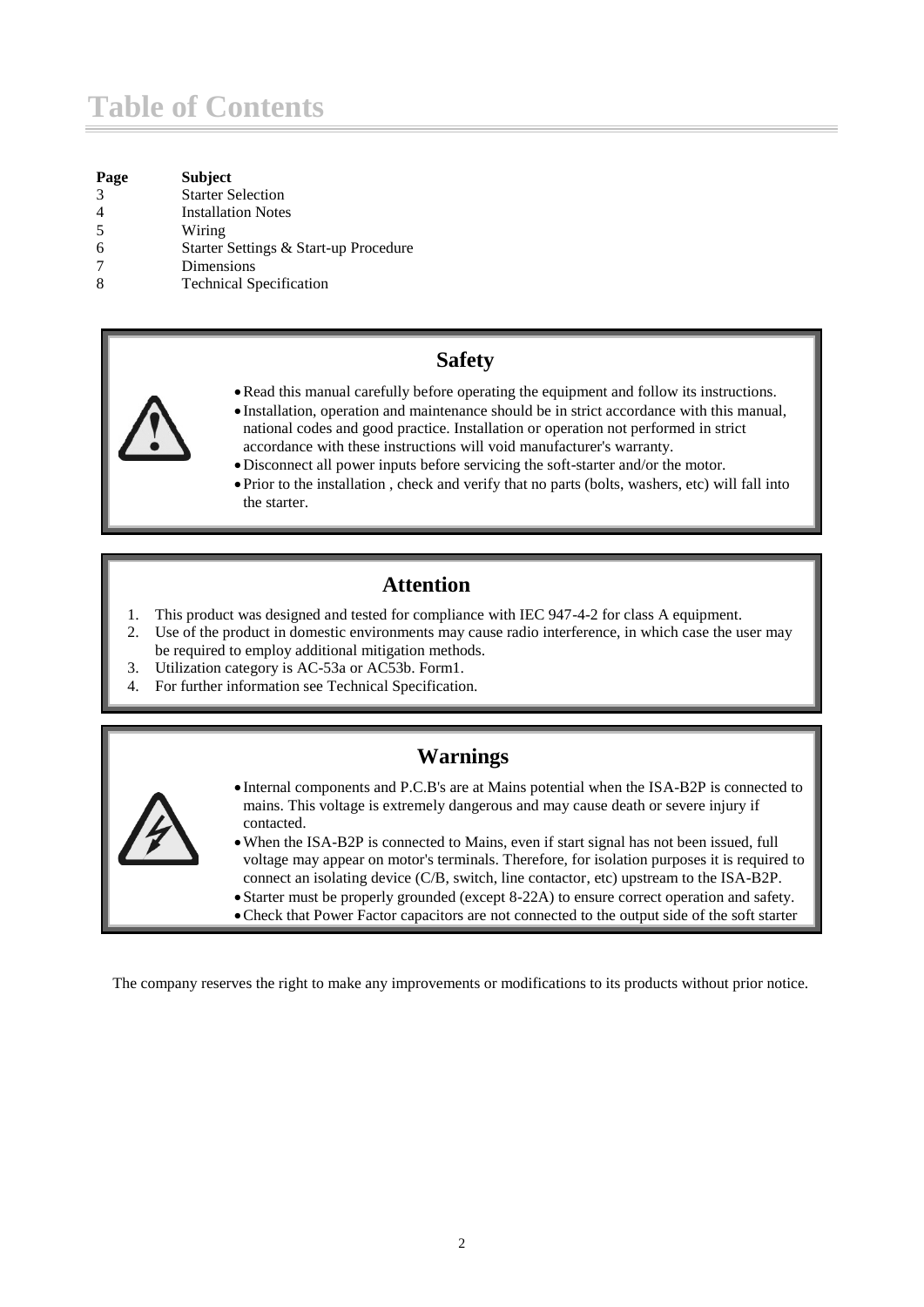The ISA-B2P is a Miniature Analogue soft starter which incorporates two sets of thyristors to start a three phase squirrel cage induction motor. By supplying a slowly increasing voltage, it provides soft start and smooth stepless acceleration, while drawing the minimum current necessary to start the motor.

A Soft Stop feature can be enabled when the Ramp-Down potentiometer is adjusted. When used, upon stop signal (open contact terminals 1and 2), starter's output voltage is slowly reduced to zero.

# **Soft-Start Characteristics**



#### **Soft-Stop Characteristics**



| Max. Motor | <b>Starter Type</b>                 | Frame          |
|------------|-------------------------------------|----------------|
| FLA (Amp)  | FLC(Amp.)                           | <b>Size</b>    |
| 8          | $ISA-B2P$ 8                         | S1             |
| 17         | <b>ISA-B2P17</b>                    | S <sub>2</sub> |
| 22         | ISA-B <sub>2</sub> P <sub>22</sub>  |                |
| 31         | ISA-B <sub>2</sub> P <sub>31</sub>  |                |
| 44         | <b>ISA-B2P44</b>                    | S3             |
| 58         | <b>ISA-B2P58</b>                    |                |
| 72         | <b>ISA-B2P72</b>                    |                |
| 85         | <b>ISA-B2P85</b>                    | S4             |
| 105        | ISA-B <sub>2</sub> P <sub>105</sub> |                |
| 145        | ISA-B <sub>2</sub> P <sub>145</sub> | S5             |
| 170        | ISA-B <sub>2</sub> P <sub>170</sub> |                |

#### **ISA-B2P Ratings and Frame Sizes**

# **Dimensions (mm) & Weights (Kg)**

| Size           | Width | Height | Depth | Weights (Kg) |
|----------------|-------|--------|-------|--------------|
| S1             | 45    | 75     | 110   | 0.42         |
| S <sub>2</sub> | 90    | 75     | 105   | 0.55         |
| S <sub>3</sub> | 65    | 190    | 114   | 1.3          |
| S4             | 120   | 265    | 121   |              |
| S <sub>5</sub> | 129   | 275    | 182   |              |

 $\overline{I}$   $\rightarrow$  consult factory

The starter should be selected in accordance with the following criteria:

# **1. Motor Current & Starting Conditions**

Select the starter according to motor's Full Load Ampere (FLA) - as indicated on its nameplate (even if the motor will not be fully loaded).

The ISA-B2P is designed for operation of:

- 3.5 x In, for 5 Sec. at 40°C.
- Max. Starts per Hour: 4 starts per hour at maximum ratings. Up to 10 starts per hour at light load applications (consult factory).
- **Note**: For very frequent starts (inching applications) the inching current should be considered as the Full Load Current (FLC) – consult factory.

#### **2. Mains Voltage**

Each starter is factory set for one of the following levels according to the Ordering Information.

| Voltage       | Tolerance   |
|---------------|-------------|
| 220 - 240 V   | $+10$ -15 % |
| 380 - 415 V   | $+10$ -15 % |
| 440 V         | $+10$ -15 % |
| $460 - 500$ V | $+10$ -15 % |
| $575 - 600$ V | $+10$ -15 % |

Frequency: 50 / 60 Hz.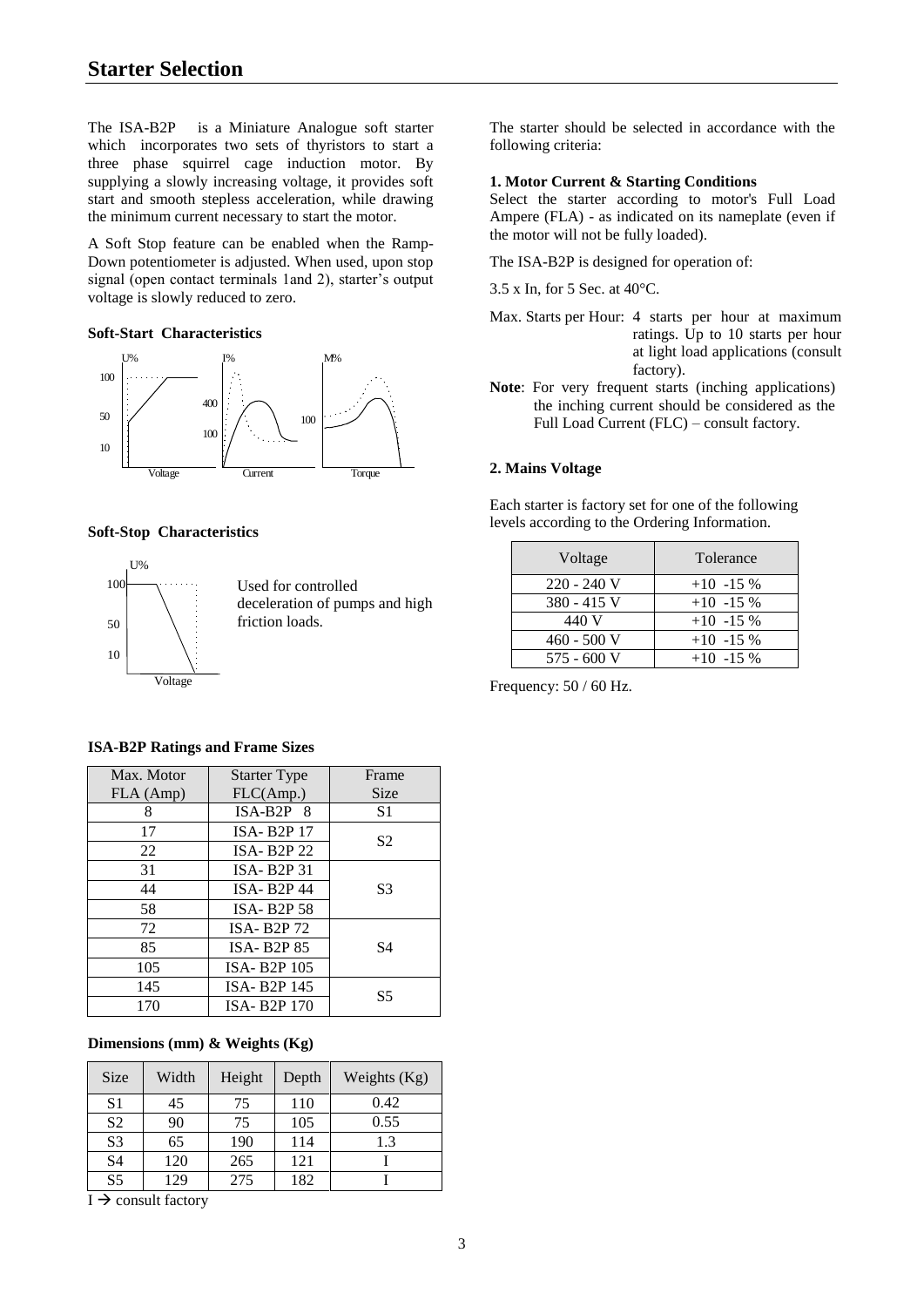# **Prior to Installation**

Check that Motor's Full Load Ampere (FLA) is lower than or equal to starters Full Load Current (FLC) and that Mains voltage is equal to the rated voltage of the starter.

# **Mounting**

- The starter must be mounted vertically. Allow sufficient space above and below the starter for suitable airflow.
- It is recommended to mount the starter directly on the rear metal plate of the switchgear for better heat dissipation.
- Do not mount the starter near heat sources.
- Protect the starter from dust and corrosive atmospheres.

# **Temperature Range and Heat Dissipation**

The starter is rated to operate over a temperature range of  $-10^{\circ}$ C (14°F) to  $+40^{\circ}$ C (104°F).

Relative non-condensed humidity inside the enclosure should not exceed 93%.

The heat dissipation during continuous operation is Approx. 0.3 x In (in watts).

**Example**: When motor's current is 17 Amp, heat dissipation will be approx. 5.1 watts.

Internal enclosure heating can be reduced through the use of additional ventilation.

# **Additional Ventilation**



General purpose enclosure with filter on the air inlet and Fan on air outlet.



Fan, creating air circulation

# **Voltage Spike Protection**

Voltage spikes can cause malfunction of the starter and damage the SCRs. When expected, use suitable protection such as Metal Oxide Varistors (consult factory for further details).

# **Short Circuit Protection**

The ISA-B2P should be protected against a short circuit by Thyristor Protection fuses. The recommended  $I^2$ t values are:

| <b>ISA-Start Type</b>               | I <sup>2</sup> t |
|-------------------------------------|------------------|
| $ISA-B2P8$                          | 400              |
| <b>ISA-B2P17</b>                    | 2000             |
| <b>ISA-B2P22</b>                    | 2500             |
| $ISA- B2P31$                        | 3000             |
| <b>ISA-B2P44</b>                    | 6000             |
| <b>ISA-B2P58</b>                    | 12000            |
| <b>ISA-B2P72</b>                    | T                |
| <b>ISA-B2P85</b>                    | Ī                |
| ISA-B <sub>2</sub> P <sub>105</sub> | T                |
| ISA-B <sub>2</sub> P <sub>145</sub> | T                |
| ISA-B <sub>2</sub> P <sub>170</sub> |                  |

 $I \rightarrow$  consult factory

# **Caution**

Power factor correction capacitors must not be installed on starter's Load side. When required, Install capacitors on the Line side.

# **Warning**

When Mains voltage is connected to the starter, even if start signal has not been initiated, full voltage will appear on the starter's load terminals. Therefore, for isolation purposes it is required to connect an isolating device (C/B, switch, line contactor, etc) upstream to the ISA-B2P (on the Line Side).

# **Built-in Bypass**

The ISA-B2P incorporates two internal bypass relays allowing current flow through the thyristors only during starting process. At the end of the starting process the built-in relays bypass the thyristors and carry the current to the Motor. Upon stop signal, or in case of

fault, the bypass relays will open and stop the motor.

When Ramp-Down potentiometer is set to allow soft-Stop process, upon stop command, the bypass relays will open immediately and the current will flow through the thyristors. The voltage will then be reduced slowly and smoothly to zero.

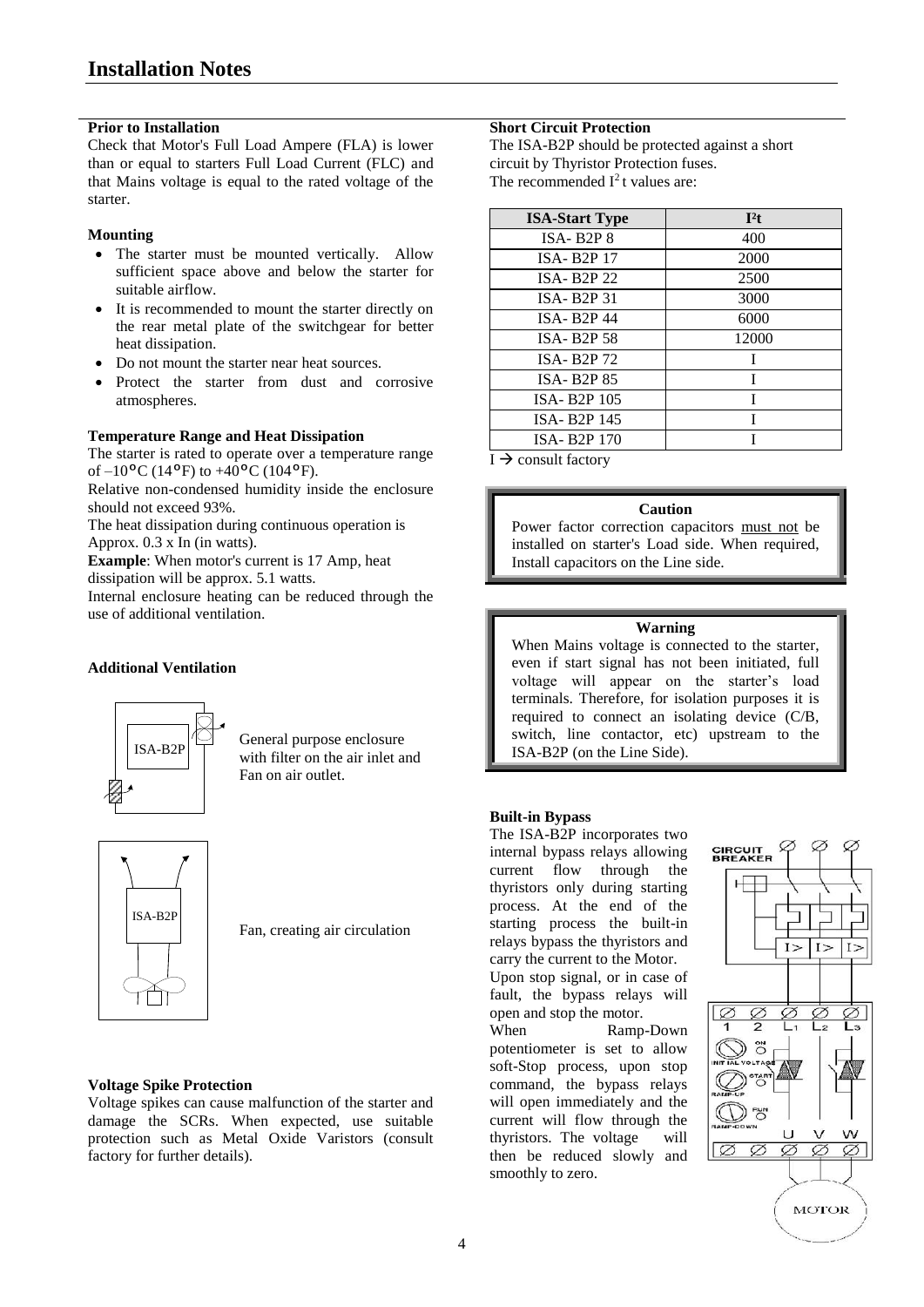# **Block and Connection Diagram**



# **Stop / Start......................................... Terminals 1 - 2** By voltage free contact (Dry contact) Close: Start command. Open : Stop command.



# **End of Acceleration (E.O.A) .......... Terminals 3 - 4** EOA relay exists only in starters 31-58A.

Voltage free, N.O., 5A / 250VAC, 2000VA max., The contact closes after the time adjusted on the "Ramp-Up" potentiometer. The contact returns to its original position on stop signal, on fault condition, upon voltage outage and at the beginning of Soft Stop.

# **Warning**

Start/Stop with a maintained contact ! When the line contactor is operated by a maintained contact, in case of Mains failure, the motor will be automatically restarted upon voltage restoration.

# **Connection Diagram**

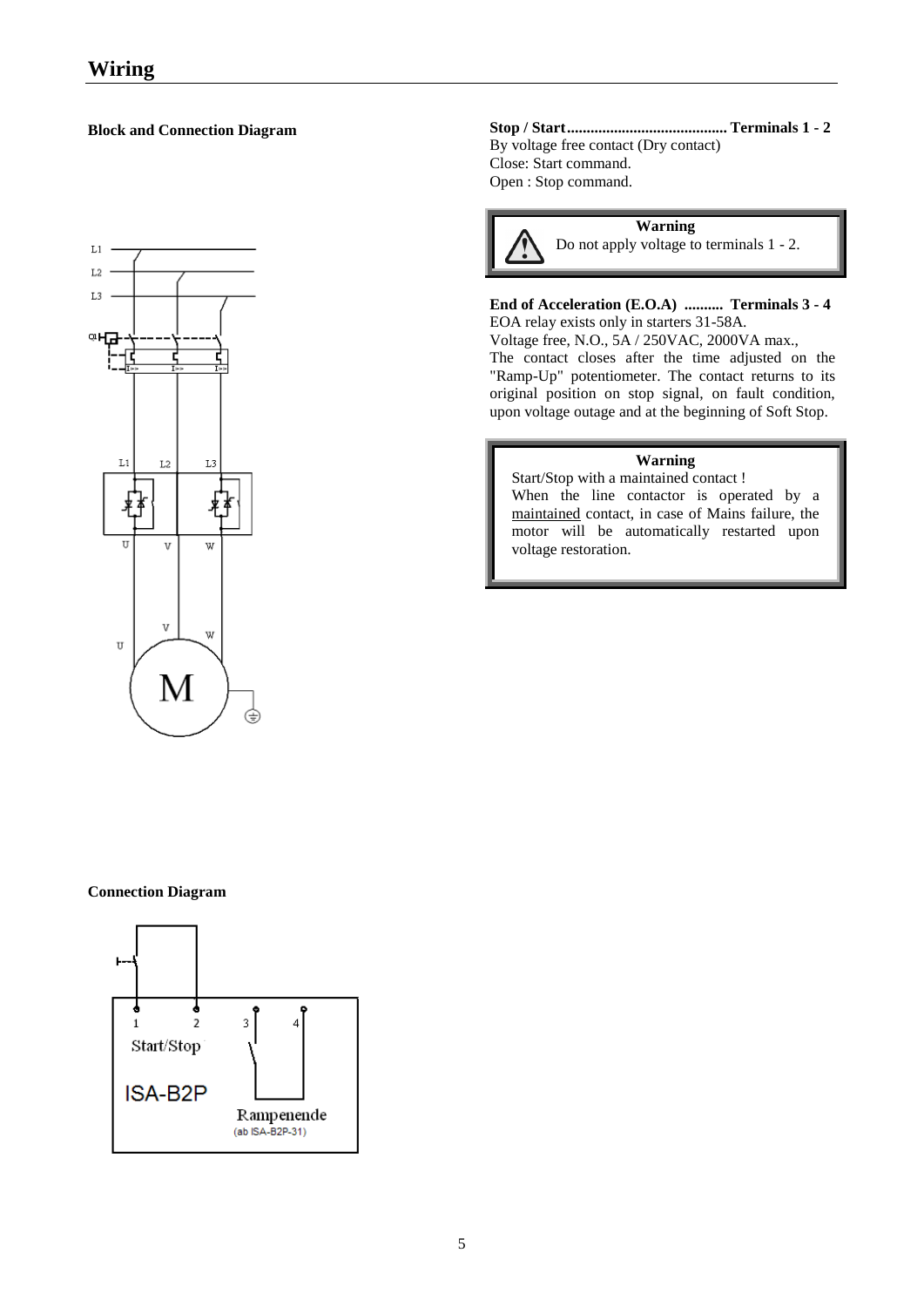# **Front Panel Layout**



# **Initial Voltage**

Determines the initial voltage to the motor (The torque is directly proportional to the square of the voltage). Range : 10-80% of nominal

voltage.



U% 100%

This adjustment also determines the inrush current and mechanical shock.

Too high of a setting may cause high initial mechanical shock and high inrush current.

Too low of a setting may result in prolonged time until motor starts revolving. The motor should start revolving immediately after Start signal.

# **Ramp-up Time**

.

Determines motor's voltage rampup time from initial to full voltage. Range: 0.5-5 sec.

It is recommended to set Ramp-Up Time to the minimum acceptable value.

**Ramp-Down time (Soft-stop)**

Used to control deceleration of high friction loads. When Ramp-Down potentiometer is set, upon stop signal the starter output voltage is gradually ramped down. Range: 0.5-5 sec.



0.5 5 Sec.

When "Ramp-down Time" is set to minimum (0.5Sec), the motor will stop immediately.

# **Startup Process**

- 1. Set Initial Voltage potentiometer to mid scale (approx. 40%)
- 2. Set Ramp-Up potentiometer to approx. 3 sec.
- 3. Connect Mains voltage to starter Line terminals.
- 4. Start the motor. If it begins revolving shortly after start signal proceed to Para. 5. If not, increase Initial Voltage setting until motor starts to turn shortly after start signal.
- 5. When initial inrush current and mechanical shock are too high, decrease Initial Voltage setting and proceed to paragraph 6.
- 6. Disconnect the start command (open Terminals 1 and 2) and wait until the motor stops.
- 7. Slightly increase Initial Voltage adjustments to allow for load variations.
- 8. Start the motor again and verify that acceleration process to full speed is as required.
- 9. If acceleration time is too short, increase Ramp-Up time setting.

When Soft stop is required, set Ramp-Down Potentiometer to the required time (minimum deceleration time is recommended).

Check that soft stopping process is as required.

#### **Note:**

If Ramp Down potentiometer is not in the minimum setting. Emergency stop may be performed by disconnecting the mains voltage.

# **Example of Starting Curves**

# Light Loads - Pumps, Etc. Initial Voltage - set 40%

Ramp-up time - set 3 sec.



Upon start, the voltage quickly increases to the Initial Voltage value (40% Un) and then gradually ramps-up to nominal.

The current will simultaneously increase to peak current value, before smoothly decreasing to the operating current. Motor will quickly and smoothly accelerate to full speed.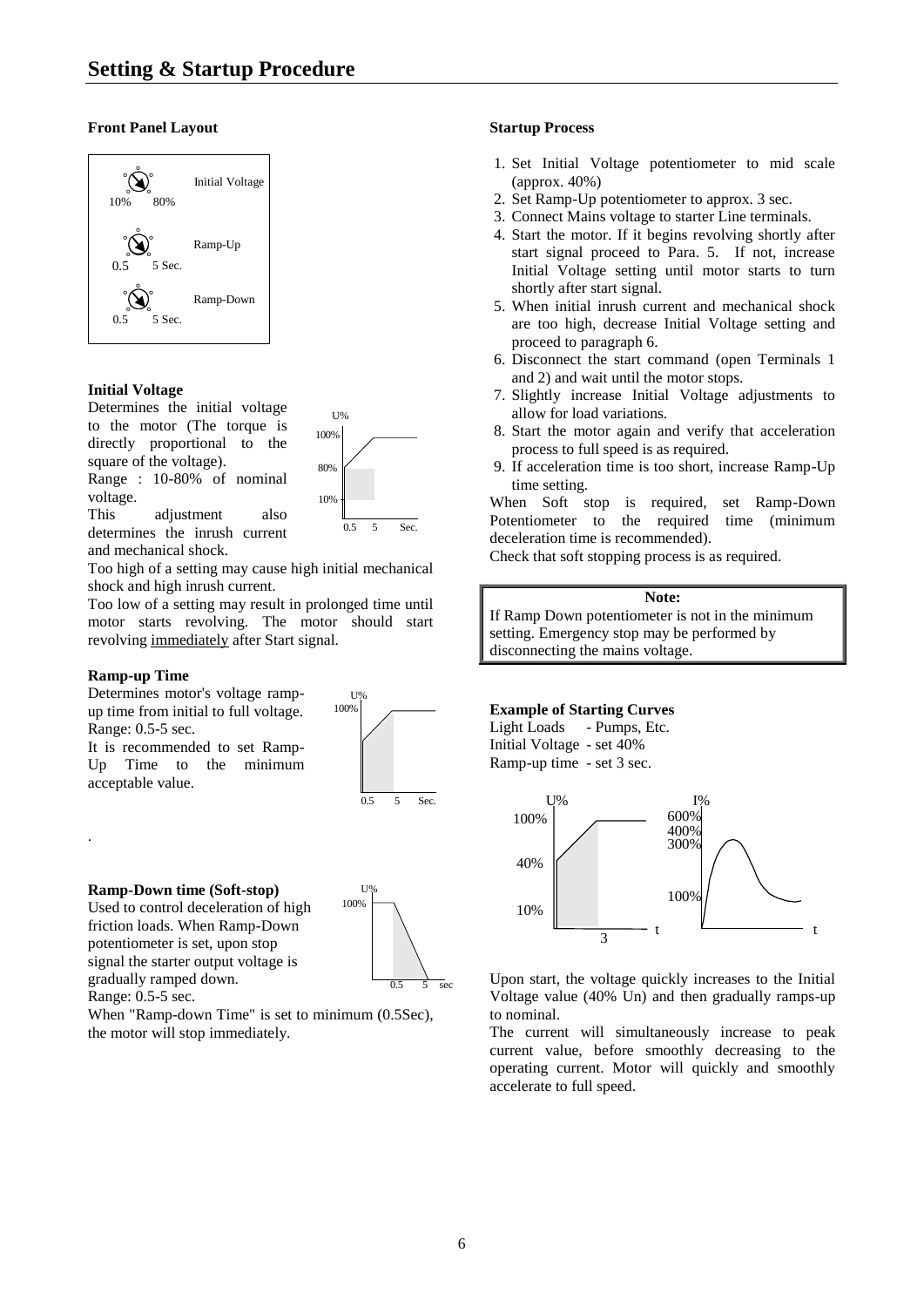









**Size S3**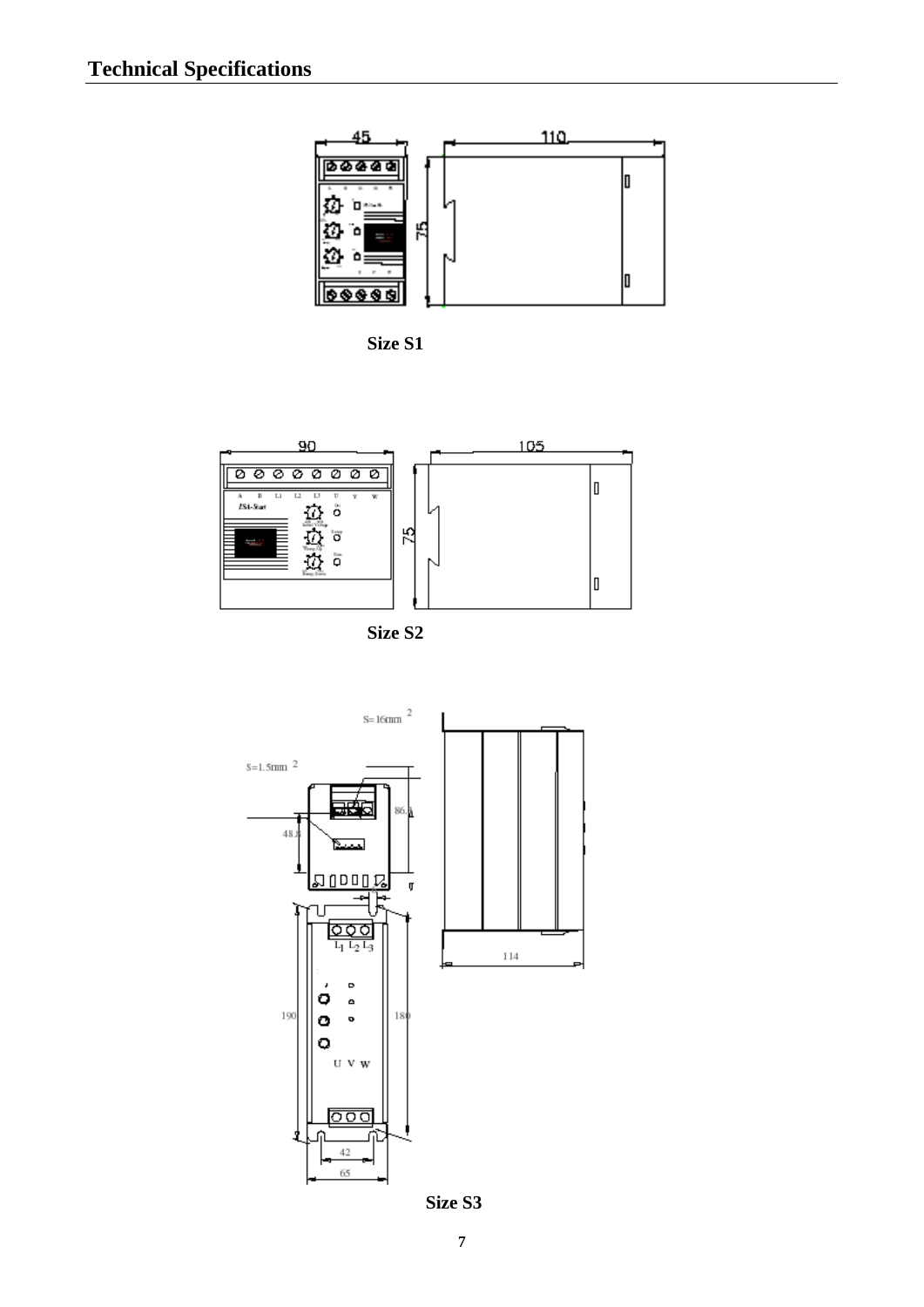





**Size S5**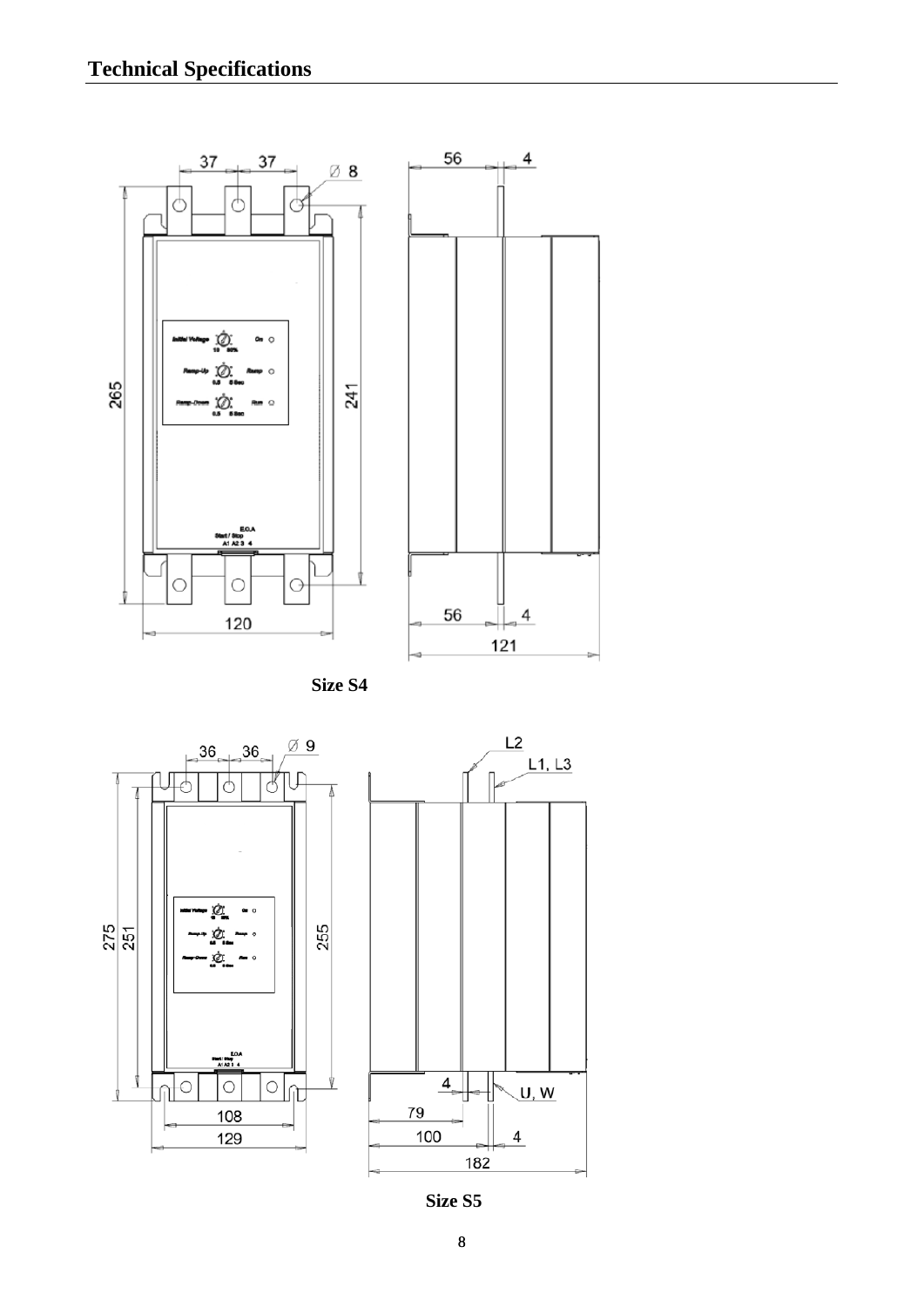| <b>Environment</b>                       |  |                                   |      |                                       |  |
|------------------------------------------|--|-----------------------------------|------|---------------------------------------|--|
| Supply voltage                           |  | 220 - 240 Vac +10% -15%<br>230    |      |                                       |  |
|                                          |  | 380 - 415 Vac +10% -15%           | 400  |                                       |  |
|                                          |  | 440 Vac +10% -15%<br>440          |      |                                       |  |
|                                          |  | 460 - 500 Vac +10% -15%           | 480  |                                       |  |
|                                          |  | 575 - 600 Vac +10% -15%           | 600  |                                       |  |
| Frequency                                |  | $50/60$ Hz                        |      |                                       |  |
| Load                                     |  | Three-Phase, Three-Wire, Squirrel |      |                                       |  |
|                                          |  | Cage Induction Motor              |      |                                       |  |
| Degree of protection                     |  | ISA-B2P 8-44A: IP 20              |      |                                       |  |
|                                          |  | ISA-B2P 58-170A: IP 00            |      |                                       |  |
| Altitude                                 |  | 1000 m above sea level            |      | Consult factory for derating          |  |
| <b>Adjustments</b>                       |  |                                   |      |                                       |  |
| <b>Starting Torque (Initial Voltage)</b> |  | 10-80 % of full voltage           |      |                                       |  |
| Ramp Up Time (soft start)                |  | $0.5 - 5$ sec.                    |      |                                       |  |
| Ramp Down Time (Soft Stop)               |  | $0.5 - 5$ sec.                    |      |                                       |  |
| <b>Indications</b>                       |  |                                   |      |                                       |  |
| Indication lights (LEDs)                 |  | ON - Green                        |      | Lights when mains is connected to the |  |
|                                          |  |                                   |      | ISA-B2P.                              |  |
|                                          |  | Ramp Up / Ramp Down - Yellow      |      | Lights during Ramp-Up and Ramp-       |  |
|                                          |  |                                   | Down |                                       |  |
|                                          |  | RUN - Green                       |      | Lights upon end of starting. When the |  |
|                                          |  |                                   |      | internal bypass relays close.         |  |
| <b>Temperatures</b>                      |  |                                   |      |                                       |  |
| Operating                                |  | -10 $\degree$ to 40 $\degree$ C   |      |                                       |  |
| Storage                                  |  | $-20^\circ$ to $70^\circ$ C       |      |                                       |  |
| Relative humidity                        |  | 93 % - non condensed              |      |                                       |  |
| <b>EMC</b>                               |  |                                   |      |                                       |  |
| Immunity to radio electric               |  | EN 1000-4-3 level 3               |      | Conforming to EN 60947-4-2            |  |
| interference                             |  |                                   |      |                                       |  |
| Electrostatic discharge                  |  | EN 1000-4-2 level 3               |      | Conforming to EN 60947-4-2            |  |
| Immunity to electrical transients        |  | EN 1000-4-4 level 4               |      | Conforming to EN 60947-4-2            |  |
| Shock waves of voltage / current         |  | EN 1000-4-5 level 3               |      | Conforming to EN 60947-4-2            |  |
| Radiated and conducted                   |  | EN 1000-4-6 level 3               |      |                                       |  |
| emissions                                |  |                                   |      |                                       |  |
| Radio frequency emissions                |  | According to EN 55011 class A     |      | Conforming to EN 60947-4-2            |  |
| <b>Mechanical</b>                        |  |                                   |      |                                       |  |
| Shock resistance                         |  | 8 gn                              |      | Conforming to EN 60947-4-2            |  |
| Vibration resistance                     |  | 2 <sub>gn</sub>                   |      | Conforming to EN 60947-4-2            |  |
| Output relay (Solstart 31-170A only)     |  |                                   |      |                                       |  |
| <b>End of Acceleration Contact</b>       |  | N.O.                              |      |                                       |  |
| Rated operating current                  |  | 5 A, 250 VAC - ISA-B2P 31-58A     |      |                                       |  |
|                                          |  | 8 A, 250 VAC - ISA-B2P 72-170A    |      |                                       |  |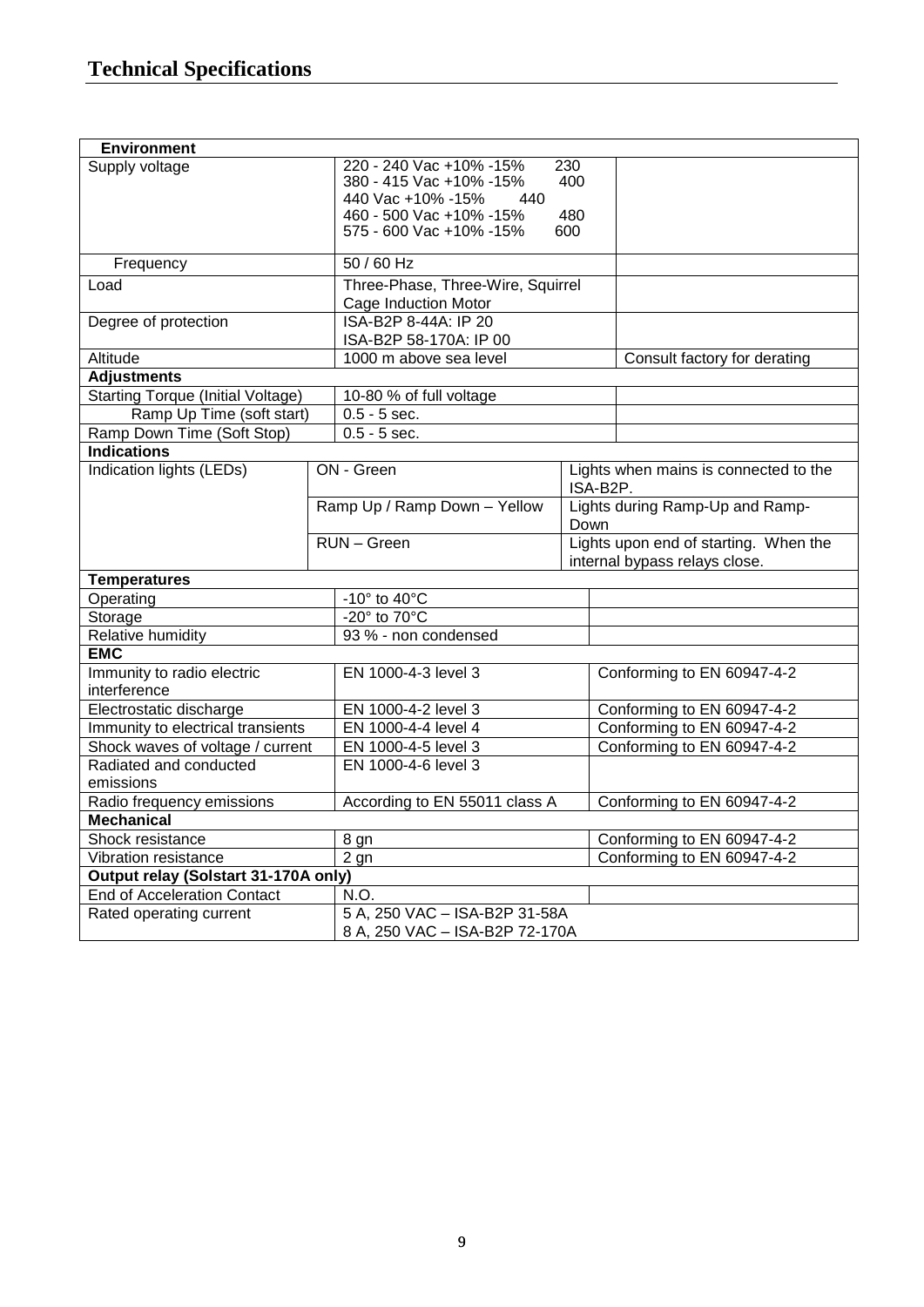| <b>Starter</b>     | <b>Starter</b><br><b>FLC</b><br>[A] | <b>Power</b><br>[kW]<br><b>230V</b> | <b>Power</b><br>[kW]<br>400V | <b>Power</b><br>[kW]<br>480V | <b>Power</b><br>[kW]<br>600V |
|--------------------|-------------------------------------|-------------------------------------|------------------------------|------------------------------|------------------------------|
| ISA-B2P 8          | 8                                   | 2,3                                 | 4                            | 4,8                          | 6                            |
| <b>ISA-B2P17</b>   | 17                                  | 4,8                                 | 7,5                          | 10                           | 12,7                         |
| <b>ISA-B2P 22</b>  | 22                                  | 6,3                                 | 11                           | 13                           | 16,5                         |
| ISA-B2P 31         | 31                                  | 9                                   | 15                           | 18                           | 23                           |
| ISA-B2P 44         | 44                                  | 12,5                                | 22                           | 26                           | 33                           |
| <b>ISA-B2P 58</b>  | 58                                  | 17                                  | 30                           | 36                           | 45                           |
| ISA-B2P 72         | 72                                  | 20                                  | 37                           | 45                           | 59                           |
| <b>ISA-B2P 85</b>  | 85                                  | 25                                  | 45                           | 55                           | 59                           |
| ISA-B2P 105        | 105                                 | 30                                  | 55                           | 59                           | 80                           |
| <b>ISA-B2P 145</b> | 145                                 | 40                                  | 75                           | 90                           | 110                          |
| <b>ISA-B2P 170</b> | 170                                 | 51                                  | 90                           | 110                          | 140                          |

| ISA-B2P<br><b>Model</b>              | <b>FLC</b><br>[A] | <b>Dimensions</b><br><b>WxHxD</b><br>[mm] | Weight<br>[kg] | Relay<br>EOA | Aluminium<br>case | mounting<br>Din rail |
|--------------------------------------|-------------------|-------------------------------------------|----------------|--------------|-------------------|----------------------|
| ISA-B2P<br>8                         | 8                 | 45x75x110                                 | 0.42           | $(-)$        | $(-)$             | ✓                    |
| <b>ISA-B2P</b><br>17                 | 17                | 90x75x105                                 | 0.55           | $(-)$        | $(-)$             | $\checkmark$         |
| <b>ISA-B2P</b><br>22                 | 22                | 90x75x105                                 | 0.55           | $(-)$        | $(-)$             | $\checkmark$         |
| <b>ISA-B2P</b><br>31                 | 31                | 65x190x114                                | 1.3            | $\checkmark$ | $\checkmark$      | $\circ$              |
| <b>ISA-B2P</b><br>44                 | 44                | 65x190x114                                | 1.3            | $\checkmark$ | $\checkmark$      | $\Omega$             |
| <b>ISA-B2P</b><br>58                 | 58                | 65x190x114                                | 1.3            | $\sqrt{}$    | $\checkmark$      | $\circ$              |
| ISA-B2P<br>72                        | 72                | 120x265x121                               | $\mathsf C$    | $\checkmark$ | ✓                 | $(\cdot)$            |
| ISA-B2P<br>85                        | 85                | 120x265x121                               | $\mathsf C$    | $\checkmark$ | ✓                 | $(-)$                |
| $\overline{\textsf{ISA-B2P}}$<br>105 | 105               | 120x265x121                               | $\overline{C}$ | $\checkmark$ | $\checkmark$      | $(-)$                |
| <b>ISA-B2P</b><br>145                | 145               | 129x275x182                               | $\mathsf C$    | $\checkmark$ | $\checkmark$      | $(-)$                |
| ISA-B2P<br>170                       | 170               | 129x275x182                               | $\mathsf C$    | $\checkmark$ | $\checkmark$      | $(-)$                |

**Notes:**

 $\bullet$   $\checkmark$  – Standard

O – Option

C – Consult factory

(-) – Not available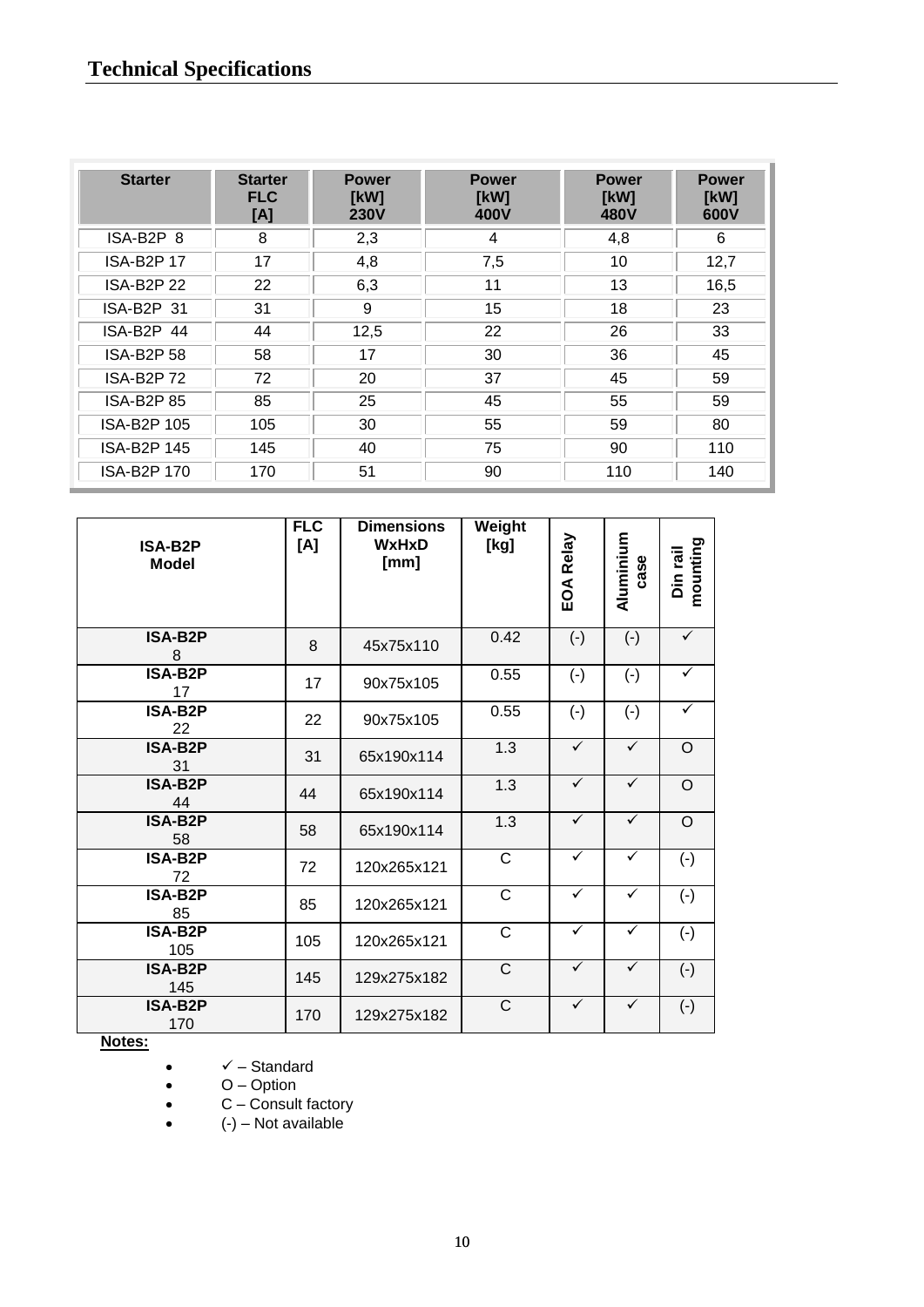| <b>Specify</b> | <b>Description</b>                                                  |
|----------------|---------------------------------------------------------------------|
| Starter's      | $(1, 17(1), 22(1), 31, 44, 58, 72, 85, 105, 145, 170)$<br>$8^{(1)}$ |
| FLC [A]        |                                                                     |

| <b>Mains Voltage</b> |                                |  |
|----------------------|--------------------------------|--|
| <b>Specify</b>       | <b>Description</b>             |  |
| 230                  | 220 - 240 Vac +10% -15%        |  |
| 400                  | 380 - 415 Vac +10% -15%        |  |
| 440                  | 440 Vac +10% -15%              |  |
| 480                  | 460 - 500 Vac +10% -15%        |  |
| 600                  | $575 - 600$ Vac $+10\% - 15\%$ |  |

| <b>Options</b>     |                                                                                                                                                                              |
|--------------------|------------------------------------------------------------------------------------------------------------------------------------------------------------------------------|
| <b>Specify</b>     | <b>Description</b>                                                                                                                                                           |
|                    | No options                                                                                                                                                                   |
| 8                  | Harsh environment treatment                                                                                                                                                  |
| <b>DRM</b>         | DIN rail mounting accessory. (models 31-58A.)                                                                                                                                |
| Notes:             | For more than one option indicate, for example: 8+DRM (Harsh<br>$\bullet$<br>environment and DIN rail mounting accessory)<br>Options must be factory installed.<br>$\bullet$ |
| <b>Front Panel</b> |                                                                                                                                                                              |
| <b>Specify</b>     | <b>Description</b>                                                                                                                                                           |
|                    | Standard lexan                                                                                                                                                               |

# **Notes:**

(1)

To End of Acceleration Relay in Solstart 8, 17, 22